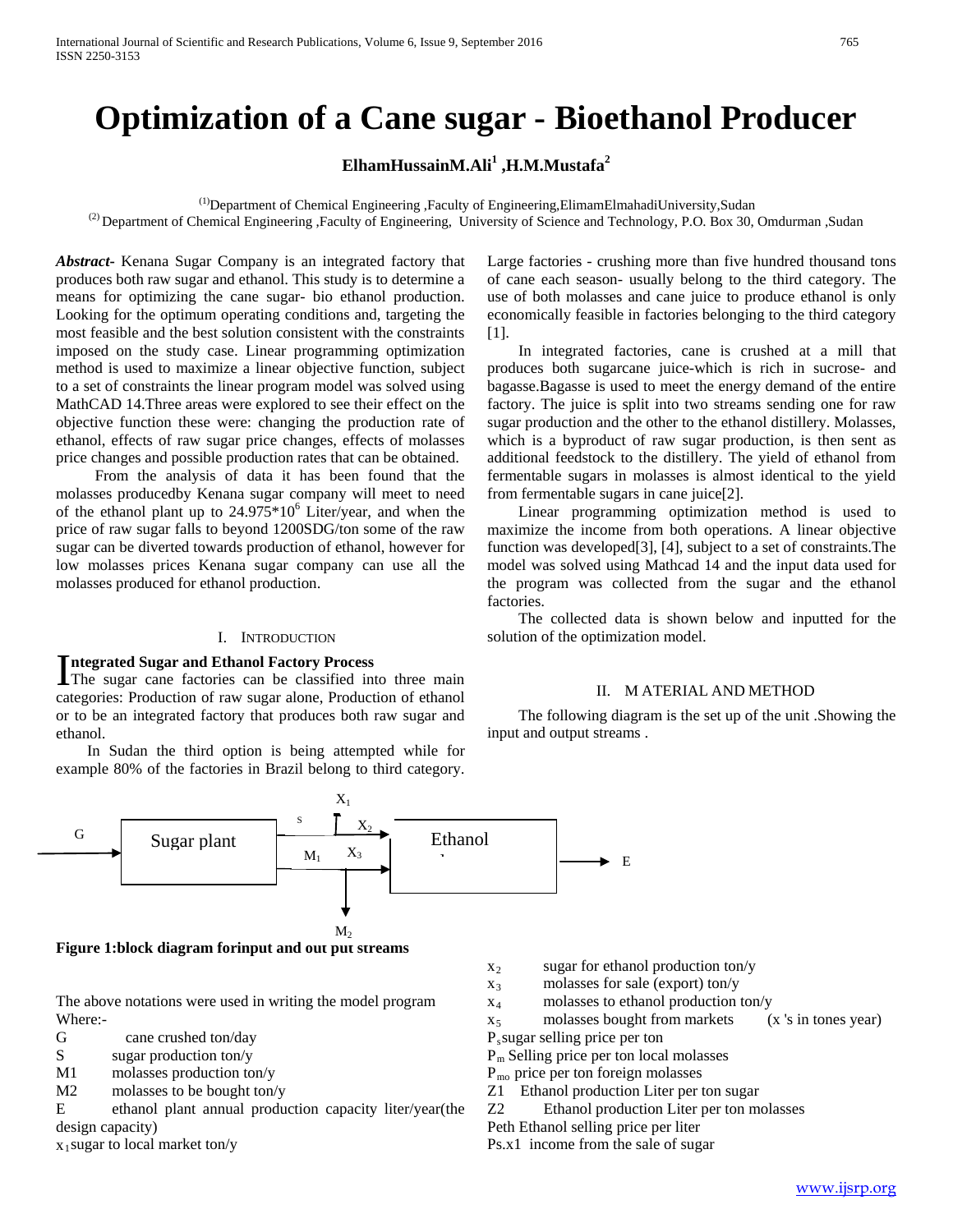Z1peth.x2income from the sale ethanol produced by processing sugar

Pm.x3 income from the sale of molasses

 Z2peth.x4 income from the sale ethanol produced by processing sugar

Pmo.x5 payment of buying foreign molasses

**Mathcad program**:

**Total income=**  $Ps.x1 + Z1peth.x2 + Pm.x3 + Z2peth.x4 +$  $Z2$ peth.x5 + Pmo.x5 )

## **Objective function to maximize income:**

 $Y(x1, x2, x3, x4, x5) =Ps.x1 + Z1$  peth. $x2 + Pm.x3 + Z2$  peth. $x4 +$  $(Z2peth.x5 + Pmo.x5)$ 

## **Constraints**:

 $X1+x2-s \le 0$  $X3+x4 - M1 \leq o$ Z1x3+ z2 (x4 +x5)  $-E \le 0$ Production limit:  $0 \le x1 \le s$ ,  $0 \le x2 \le s$ ,  $0 \le x3 \le M1$ ,  $0 \le x3 \le M1$ , o≤ x3 ≤M1

## **Data input**:

 $E = 56..10^{6}$  $P_s = 5600$   $p_m = 600$   $P_{m0} =$ 620

# $Z_1 = 550$   $Z_2 = 268$   $P_{\text{eth}} = 3.78$

 The model is thus ready to be solved and investigated. The software MATHCAD-14 is used for solution [5].

#### III. RESULT AND DISCUSSIONS

 Results and Three cases and scenarios will be looked into . **Case One:**

 Analysis of changing ethanol production rate Ethanol plant to work at different capacities in range 5\*106 -100\*106 liters per year

 Summary of the results are shown in Table 1 and plotted in Figures 2: and (3).

# **Case Two:**

Effect of sugar selling price changes

 i) For sugar selling price change in range 1200-7840 SDG per ton when the ethanol plant is working at its full production capacity of 65\*106 liters per year

Summary of the results are shown in table 2:

 ii) For sugar selling price change in the range 1200-7840 SDG per ton when the ethanol plant is working at production capacities of 25\*106 , 45\*106 and 65\*106 liters per year

Summary of the results are shown in table 3:and plotted in Figure1:

## **Case Three**:

Effect of foreign molasses selling price changes

 i) Foreign molasses changes in the range 372-868 SDG per ton when the ethanol plant is working at its full production capacity of 65\*106 liters per year.

Summary of the outputted results are shown in Tables 4:

 ii) Foreign molasses selling price change in the range 372- 868 SDG per ton when the ethanol plant is working at production capacities of 25\*106 , 45\*106 and 65\*106 liters per year

| Production        | $X1*10^5$ | X2             | X <sub>3</sub>   | $X4*10^4$ | X <sub>5</sub> | Mneed* $10^4$ | Income      |
|-------------------|-----------|----------------|------------------|-----------|----------------|---------------|-------------|
| capcity* $(10^6)$ | Ton/year  | Ton/liter      | Ton/year         | Ton/liter | ton/year       | Ton/year      | $x10^9$ SDG |
| Ton/year          |           |                |                  |           |                |               |             |
| 5                 | 3.043     | $2.47*10^{-4}$ | $7.45*10^{4}$    | 1.87      | $\Omega$       | 1.87          | 1.77        |
| 10                | 3.043     | $4.99*10^{-4}$ | $5.59*10^{4}$    | 3.73      | $\Omega$       | 3.73          | 1.7         |
| 20                | 3.043     | $\theta$       | $1.86*10^{4}$    | 7.46      | $\Omega$       | 7.46          | 1.79        |
| 24.975            | 3.043     | $\overline{0}$ | $\theta$         | 9.32      | 1.29           | 9.32          | 1.80        |
| 25                | 3.043     | $\theta$       | $\theta$         | 9.32      | 94.6           | 9.32          | 1.80        |
| 30                | 3.043     | $\theta$       | $\boldsymbol{0}$ | 9.32      | $1.88*10^{4}$  | 11.9          | 1.81        |
| 50                | 3.043     | $\overline{0}$ | $1.47*10^{-11}$  | 9.32      | $9.34*10^{4}$  | 18.66         | 1.84        |
| 65                | 3.043     | $\Omega$       | $\theta$         | 9.32      | $14.93*10^{4}$ | 24.25         | 1.86        |
| 75                | 3.043     | $\overline{0}$ | $\theta$         | 9.32      | $18.67*10^{4}$ | 27.99         | 1.87        |
| 85                | 3.043     | $\overline{0}$ | $1.42*10^{11}$   | 9.32      | $22.4*10^4$    | 31.72         | 1.89        |
| 100               | 3.043     | $\overline{0}$ | $\theta$         | 9.32      | $27.99*10^{4}$ | 37.31         | 1.91        |

### **Table 2: Result for Effect of different capacity on ethanol plant**

Molasses need =Molasses Sold + Molasses convert to ethanol +Molasses bought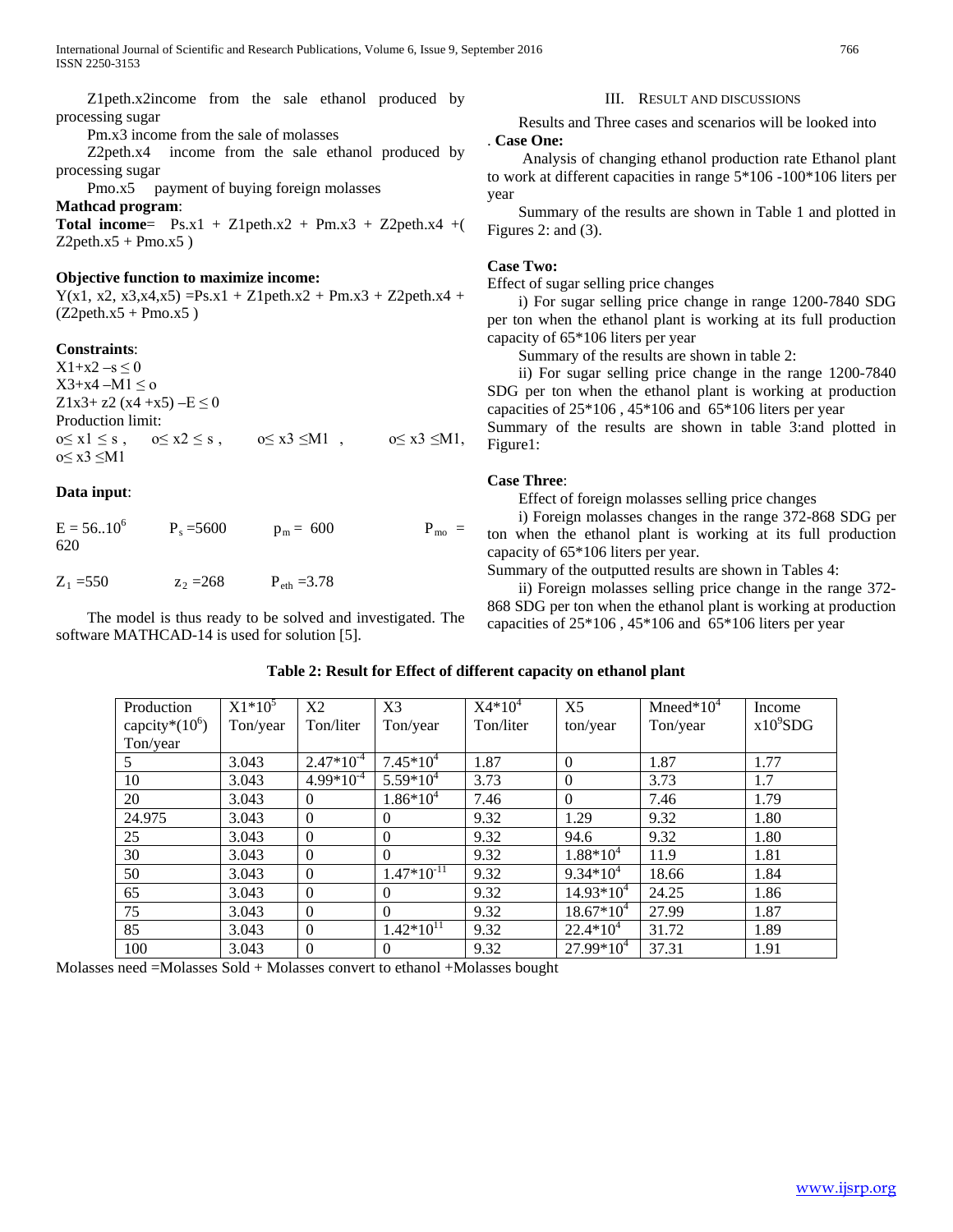

**Figure 2 Relation between capcity and molasses(sold,bought,need,to ethanol production)**



**Figure 3: Relation between capcity and income**

| Table 3: Result for different sugar selling price in ethanol plant |  |  |  |  |
|--------------------------------------------------------------------|--|--|--|--|
|--------------------------------------------------------------------|--|--|--|--|

| Priceof    | $X1*10^5$ | X2       | X <sub>3</sub>  | $X4*10^4$ | $X5*10^5$ | Mneed $*10^5$ |
|------------|-----------|----------|-----------------|-----------|-----------|---------------|
| sugar      | Ton/year  | Ton/year | Ton/year        | Ton/year  | Ton/year  | Ton/year      |
| <b>SDG</b> |           |          |                 |           |           |               |
| 1200       | 1.862     | 1.182    | $932*10^4$      | $\Omega$  | $\Omega$  | 0.525         |
| 3360       | 3.043     |          | $1.24*10^{-11}$ | 9.32      | 1.493     | 2.425         |
| 3930       | 3.043     | $\Omega$ | $\Omega$        | 9.32      | 1.493     | 2.425         |
| 4480       | 3.043     | $\Omega$ | $1.13*10^{-11}$ | 9.32      | 1.493     | 2.425         |
| 5040       | 3.043     | $\Omega$ | $7.12*10^{-12}$ | 9.32      | 1.493     | 2.425         |
| 5600       | 3.043     | $\Omega$ | $1.42*10^{-11}$ | 9.32      | 1.493     | 2.425         |
| 6260       | 3.043     | $\Omega$ | $\theta$        | 9.32      | 1.493     | 2.425         |
| 6720       | 3.043     | $\Omega$ | $\Omega$        | 9.32      | 1.493     | 2.425         |
| 7220       | 3.043     | $\Omega$ | $1.07*10^{-11}$ | 9.32      | 1.493     | 24.25         |
| 7840       | 3.043     | $\Omega$ | $-355*10^{-12}$ | 9.32      | 1.493     | 2.425         |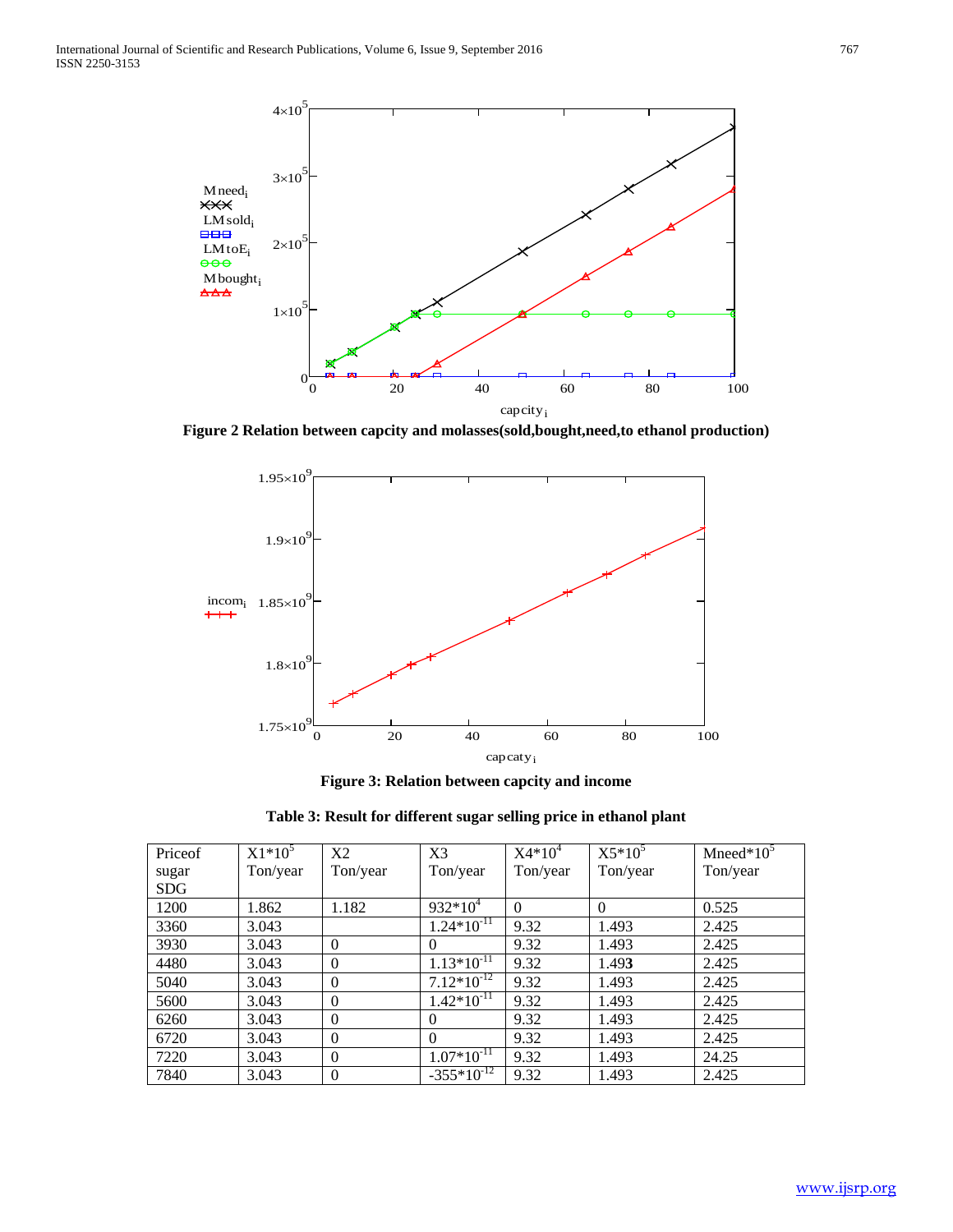| Sugar price | Income              | Income                      | Income              |
|-------------|---------------------|-----------------------------|---------------------|
| <b>SDG</b>  | incapcity $25*10^6$ | incapcity45*10 <sup>6</sup> | incapcity $65*10^6$ |
|             | $SDG/$ ton          | SDG/ton                     | $SDG/$ ton          |
| 3360        | 1.117               | 1.146                       | 1.349               |
| 3930        | 1.29                | 1.32                        | 1.517               |
| 4480        | 1.458               | 1.472                       | 1.687               |
| 5040        | 1.628               | 1.658                       | 1.76                |
| 5600        | 1.799               | 1,828                       | 1.857               |
| 6260        | 2                   | 2.029                       | 2.058               |
| 6720        | 2.14                | 2.169                       | 2.198               |
| 7220        | 2.292               | 2.321                       | 2.35                |
| 840         | 2.48                | 2.51                        | 2.539               |





**Figure4:relation of deferent of Sugar prise and incom atdifferent capacity**

| Table5: Result for different price foreign Molasses in Ethanol plant |  |  |  |
|----------------------------------------------------------------------|--|--|--|
|----------------------------------------------------------------------|--|--|--|

| forgen         | $X1*10^5$ | X2               | X3              | X4              | $X5*10^5$ | Mneed $*10^5$ | Income $*10^9$ |
|----------------|-----------|------------------|-----------------|-----------------|-----------|---------------|----------------|
| molasses price | Ton/year  | Ton/year         | Ton/year        | Ton/year        | Ton/year  | Ton/year      | SDGTon         |
| SDG/ton        |           |                  |                 |                 |           |               |                |
|                |           |                  |                 |                 |           |               |                |
|                |           |                  |                 |                 |           |               |                |
|                |           |                  |                 |                 |           |               |                |
|                |           |                  |                 |                 |           |               |                |
| 372            | 3.043     | $\overline{0}$   | $9.32*10^{4}$   | $2.13*10^{-11}$ | 2.425     | 3.3569        | 1.916          |
| 434            | 3.043     | $\boldsymbol{0}$ | $9.32*10^{4}$   | $7.11*10^{-12}$ | 2.425     | 3.3569        | 1.901          |
| 496            | 3.043     | $\theta$         | $9.32*10^{4}$   | $7.11*10^{-12}$ | 2.425     | 3.3569        | 1.886          |
| 558            | 3.043     | $\theta$         | $9.32*10^{4}$   | $2.13*10^{11}$  | 2.425     | 3.3569        | 1.875          |
| 620            | 3.043     | $\theta$         | $1.42*10-11$    | $9.32*10^{4}$   | 1.493     | 2.425         | 1.857          |
| 682            | 3.043     | $\theta$         | $7.11*10^{-12}$ | $9.32*10^{4}$   | 1.493     | 2.425         | 1.848          |
| 744            | 3.043     | $\theta$         | $1.42*10-11$    | $9.32*10^{4}$   | 1.493     | 2.425         | 1.839          |
| 806            | 3.043     | $\mathbf{0}$     | $\mathbf{0}$    | $9.32*10^{4}$   | 1.493     | 24.25         | 1.83           |
| 868            | 3.043     | $\mathbf{0}$     | $\Omega$        | $9.32*10^{4}$   | 1.493     | 2.42          | 1.82           |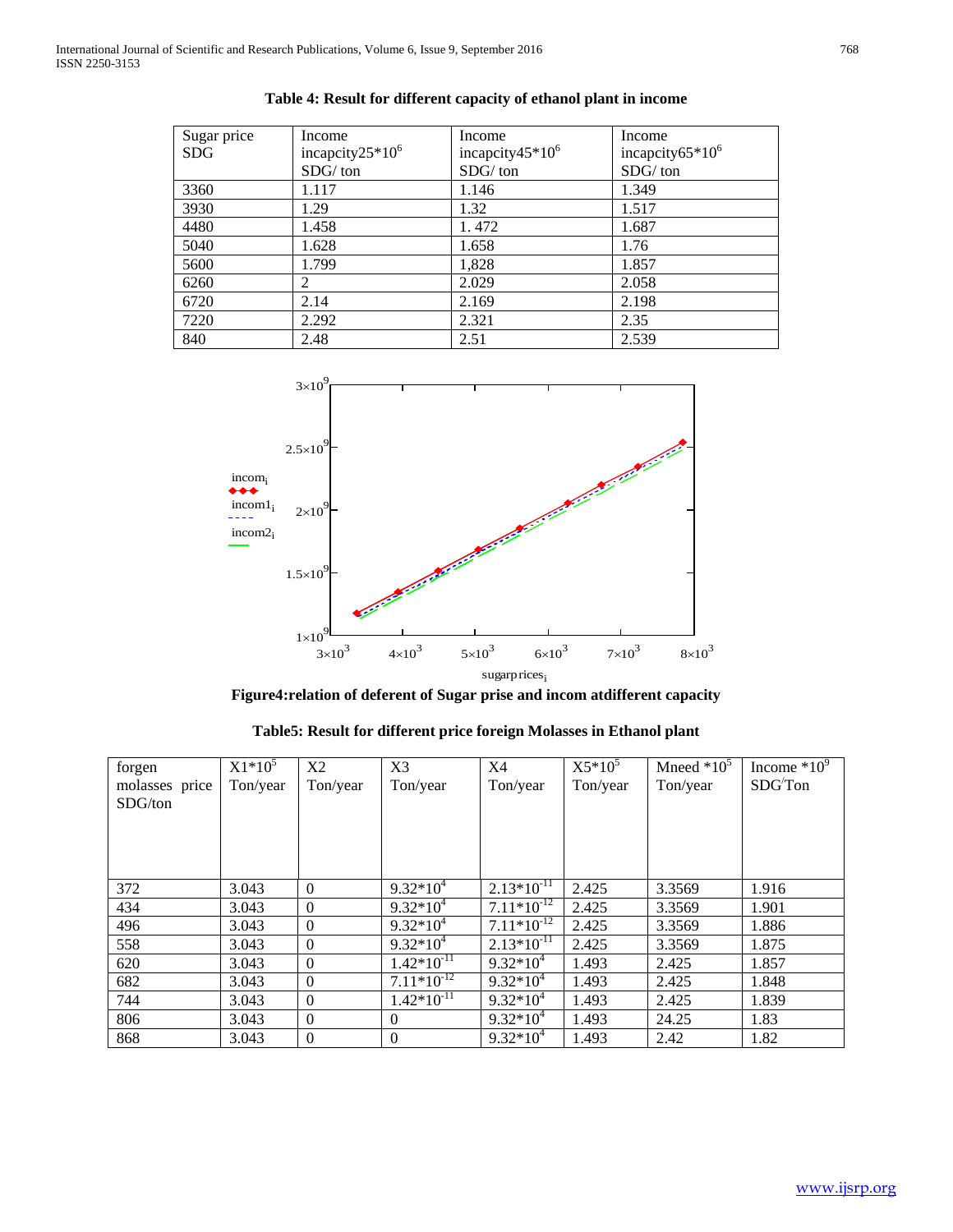| forgone           | Income               | capacity<br>Income<br>at | Income              |
|-------------------|----------------------|--------------------------|---------------------|
| price<br>molasses | incapacity $25*10^6$ | $45*10^{6}$              | incapcity $65*10^6$ |
| SDG/ton           | SDG/ton              | SDG/ton                  | SDG/ton             |
| 372               | $1.82*10^{9}$        | $1.868*10^{9}$           | $1.916*10^{9}$      |
| 434               | $1.814*10^{9}$       | $1.857*10^{9}$           | $1.901*10^{9}$      |
| 496               | $1.808*10^{9}$       | $1.847*10^{9}$           | $1.86*10^{9}$       |
| 558               | $1.803 *10^{9}$      | $1.837*10^9$             | $1.875*10^{9}$      |
| 620               | $1.799 * 10^9$       | $1.828*10^{9}$           | $1.857*10^{9}$      |
| 682               | $1.799 *10^{9}$      | $1.823*10^9$             | $1.848*10^{9}$      |
| 744               | $1.799*10^{9}$       | $1.819*10^{9}$           | $1.839*10^9$        |
| 806               | $1.799*10^{9}$       | $1.814*10^{9}$           | $1.83*10^{9}$       |
| 868               | $1.799*10^{9}$       | $1.81*10^{9}$            | $1.82*10^9$         |





**Figure 5: relation between foreign molasses price and income at different capcity(25,45,65 ton/year)**

## **Optimization Results dissections:-**

 The effect of different capacity of ethanol plant and from figure2 molasses produce by Kenana sugar company will meet to need the ethanol plant up to  $(24.975*10^6)$  Liter/year., From figure 3 the income is proposal linearly with production rate of ethanol., When the price of sugar falls beyond 1200SDG/ton it is feasible to convert  $1.182 \times 10^5$  ton of sugar to ethanol.

 From table5: when the price of foreign molasses decrease the value of molasses bought rise to  $2.425 \times 10^5$  ton/year instead of  $1.493x10<sup>5</sup>$  ton/year at high capacity for production ethanol ,in otherwise this leads to an increase the income., when the price of foreign molasses increase Kenana ethanol factory uses total local molasses for ethanol production. , increasing the capacity (form 25 to 45to  $65$ <sup>\*</sup>10<sup>6</sup> ton/year for different values of foreign molasses selling price leads to an increase the income.

#### IV. CONCLUSIONS

 It is conclusions that the integration of sugarcane and bio ethanol factories is very importance and advantage to decrease the production cost of ethanol because there is law value of transportation cost and raw material is available.

 And the quality and quintets of the final molasses in factory depends on the quantity of non-sugar solids in the cane entering the mill and the manufacturing system used form the stag of mill extraction.

 Then when the properties of molasses is good and high efficiency of fermentation and distillation processes theses lead to increase quantity and production high concentration of ethanol.(99.8%) this means less percentage of ethanol is losses and carry out in vinasse (by product of ethanol industries) in other wise thesis good effects to decrease environ mint impact of vinasse .